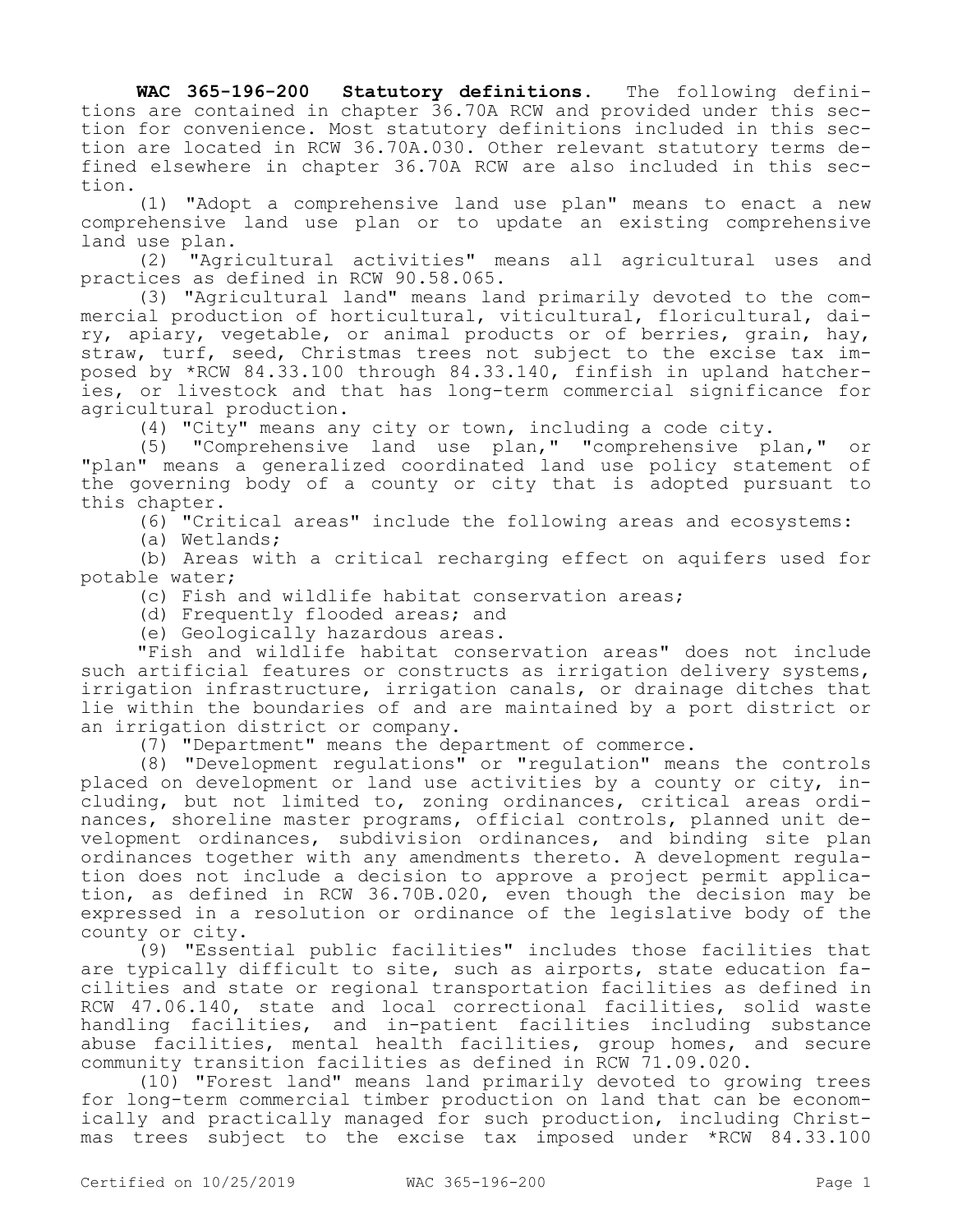through 84.33.110, and that has long-term commercial significance. In determining whether forest land is primarily devoted to growing trees for long-term commercial timber production on land that can be economically and practically managed for such production, the following factors shall be considered:

(a) The proximity of the land to urban, suburban, and rural settlements;

(b) Surrounding parcel size and the compatibility and intensity of adjacent and nearby land uses;

(c) Long-term local economic conditions that affect the ability to manage for timber production; and

(d) The availability of public facilities and services conducive to conversion of forest land to other uses.

(11) "Geologically hazardous areas" means areas that because of their susceptibility to erosion, sliding, earthquake, or other geological events, are not suited to the siting of commercial, residential, or industrial development consistent with public health or safety concerns.

(12) "Long-term commercial significance" includes the growing capacity, productivity, and soil composition of the land for long-term commercial production, in consideration with the land's proximity to population areas, and the possibility of more intense uses of the land.

(13) "Master planned resort" means a self-contained and fully integrated planned unit development, in a setting of significant natural amenities, with primary focus on destination resort facilities consisting of short-term visitor accommodations associated with a range of developed on-site indoor or outdoor recreational facilities.

(14) "Minerals" include gravel, sand, and valuable metallic substances.

(15) "Public facilities" include streets, roads, highways, sidewalks, street and road lighting systems, traffic signals, domestic water systems, storm and sanitary sewer systems, parks and recreational facilities, and schools.

(16) "Public services" include fire protection and suppression, law enforcement, public health, education, recreation, environmental protection, and other governmental services.

(17) "Rural character" refers to the patterns of land use and development established by a county in the rural element of its comprehensive plan:

(a) In which open space, the natural landscape, and vegetation predominate over the built environment;

(b) That foster traditional rural lifestyles, rural-based economies, and opportunities to both live and work in rural areas;

(c) That provide visual landscapes that are traditionally found in rural areas and communities;

(d) That are compatible with the use of the land by wildlife and for fish and wildlife habitat;

(e) That reduce the inappropriate conversion of undeveloped land into sprawling, low-density development;

(f) That generally do not require the extension of urban governmental services; and

(g) That are consistent with the protection of natural surface water flows and groundwater and surface water recharge and discharge areas.

(18) "Rural development" refers to development outside the urban growth area and outside agricultural, forest, and mineral resource